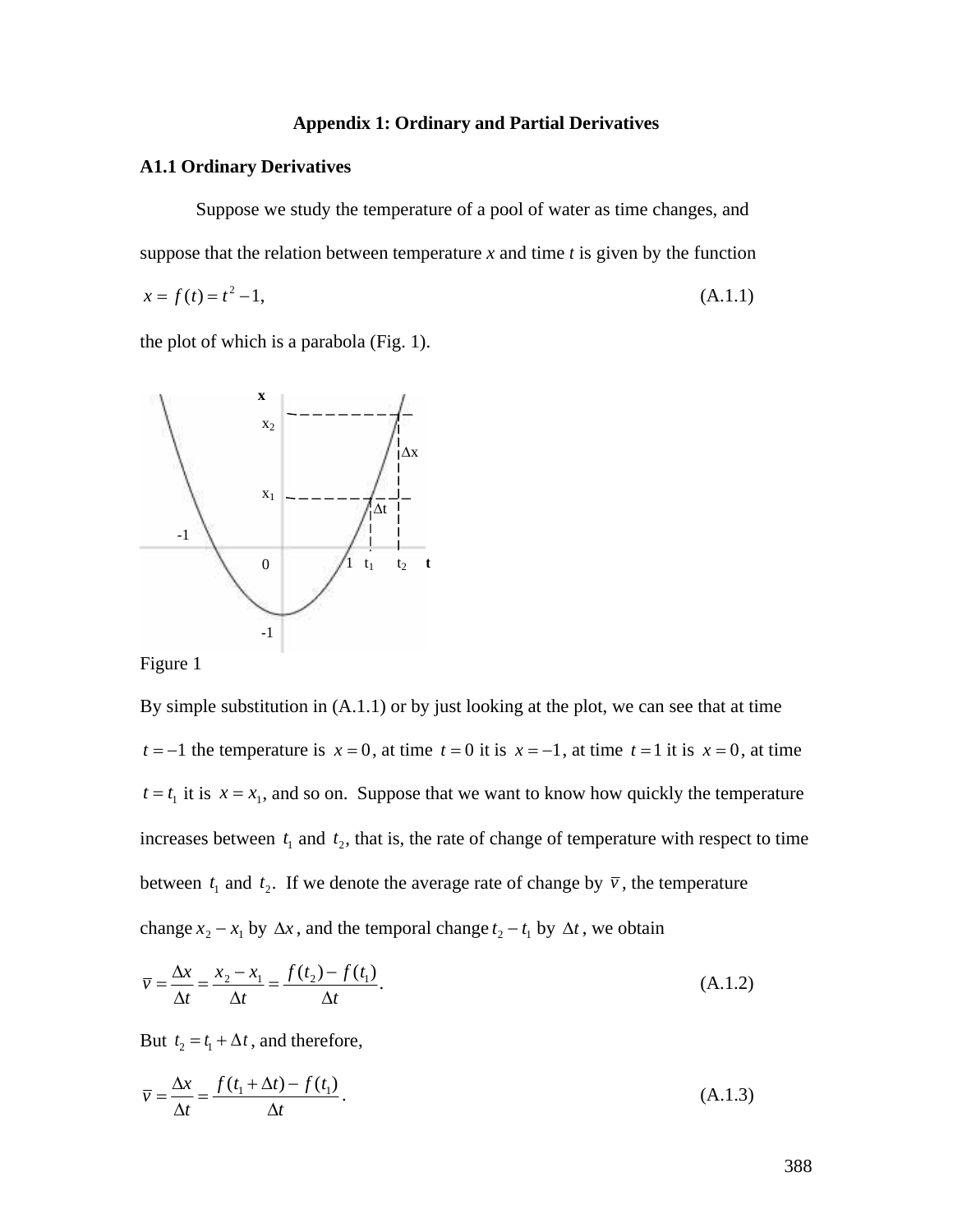By definition, the *instantaneous* rate of change  $v$  is  $\bar{v}$  when  $\Delta t$  becomes or *dt* instead of  $\Delta x$  or  $\Delta t$ , and from now on we shall follow this notation. So, (A.1.3) infinitesimally small. When an interval is infinitesimally small, it is customary to use *dx* becomes

$$
v = \frac{dx}{dt} = \frac{f(t_1 + dt) - f(t_1)}{dt}.
$$
\n(A.1.4)

In other words, to obtain the instantaneous rate of change, we take the function  $f(t)$ , substitute  $t + dt$  in place of *t*, subtract  $f(t)$  from what we have obtained, and finally divide by *dt*. Let us see what happens when we apply this procedure to  $x = f(t) = t^2 - 1$ . Clearly, (A.1.4) becomes

$$
v = \frac{dx}{dt} = \frac{\left[ (t+dt)^2 - 1 \right] - (t^2 - 1)}{dt} = \frac{t^2 + dt^2 + 2tdt - 1 - t^2 + 1}{dt} = \frac{dt^2 + 2tdt}{dt}.
$$
 (A.1.5)

Now, let us consider the quantity  $dt^2$ . It is the square of an infinitesimally small quantity, and therefore infinitely infinitely small, as it were. In fact, it is so small that we can disregard it altogether.<sup>1</sup> Hence,  $(A.1.5)$  can be written as

$$
v = \frac{2tdt}{dt} = 2t.
$$
\n(A.1.6)

So, the instantaneous rate of change of temperature is a function of time:  $v = 2t$ . Hence, suppose that we measure time in seconds and temperatures in degree Celsius. Then, at time  $t = 2s$ , the temperature changes at a rate of  $4C<sup>\circ</sup>/s$  (4 degrees per second); at time  $t = 2.5s$ , at rate of  $5C^{\circ}/s$ , and so on. Given any function  $x = f(t)$ ,  $\frac{dx}{dt}$  is the ( *dt* is the (first)

 $\frac{1}{2}$ , infini <sup>1</sup> This sounds preposterous, and, in a way, it is. However, infinitesimal talk can be made precise and rigorous.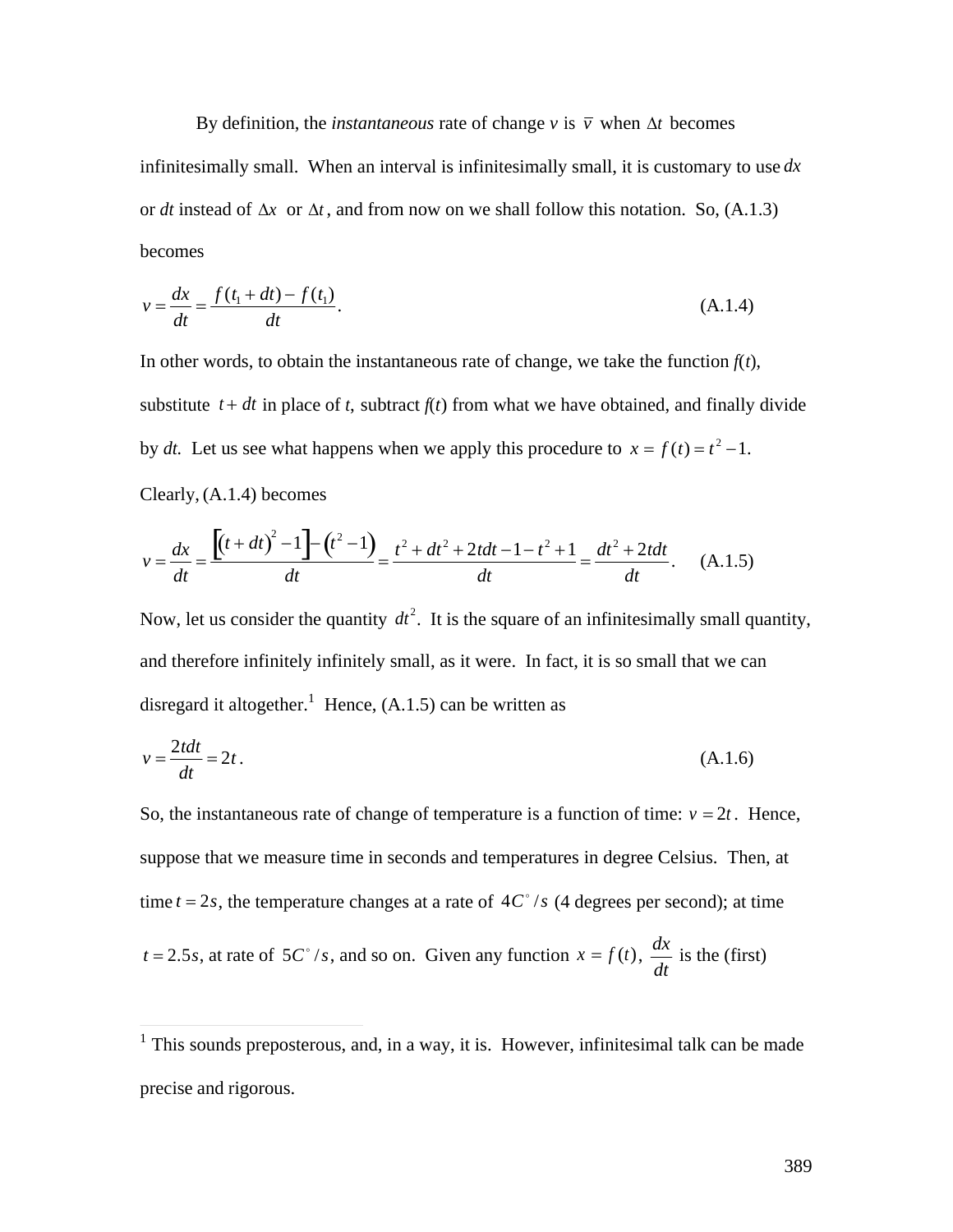derivative with respect to *t* of the function  $x = f(t)$ . Some other notations are also common:  $f(t)$ <sup>*'*</sup>; $f$ </sup><sup>'</sup>; $D_t f(x)$ .

#### EXAMPLE A1.1

Since the derivative can be generally understood as the rate of change of the function *f* with respect to the independent variable *t*, we could interpret  $x = f(t) = t^2 - 1$ at time  $t$ , where  $t$  is measured in days. Then, the function represents inflation, and the as follows. Suppose  $x$  is the amount of dollars needed to buy a standard number of items derivative the rate of inflation, that is, the velocity, as it were, with which inflation grows. Notice that when  $t < 0$  the rate of inflation is negative: the standard number of items costs less and less and we experience deflation. For example, when  $t = -3$  (3 days before zero day), x decreases by 6 dollars for each day. However, the rate of deflation is slowing down, since the following day (at  $t = -2$ ) x decreases by 4 dollars for each day. When  $t = 0$  the rate of deflation is zero: on that day, x increases by zero dollars for each day. After  $t = 0$ , inflation picks up.

The function  $f'$  is the derivative of  $f$ . The derivative of  $f'$  is the *second* derivative of f, and is denoted by f'. Other common notations are  $\frac{d^2x}{dx^2}$ ,  $\frac{d^2f}{dx^2}$ .  $\frac{d^2x}{dt^2}; \frac{d^2f}{dt^2}.$  $dt^2$ <sup>2</sup> .

Consider  $f(t) = t^2 - 4$ ; its derivative is  $f'(t) = 2t$ , another function of *t*. The derivative of  $f'(t)$  is

$$
\frac{2(t+dt)-2t}{dt} = \frac{2dt}{dt} = 2,
$$
\n(A.1.7)

which is the second derivative of  $x = t^2 - 4$ . In other words,

$$
\frac{d^2}{dt^2}(t^2 - 4) = 2. \tag{A.1.8}
$$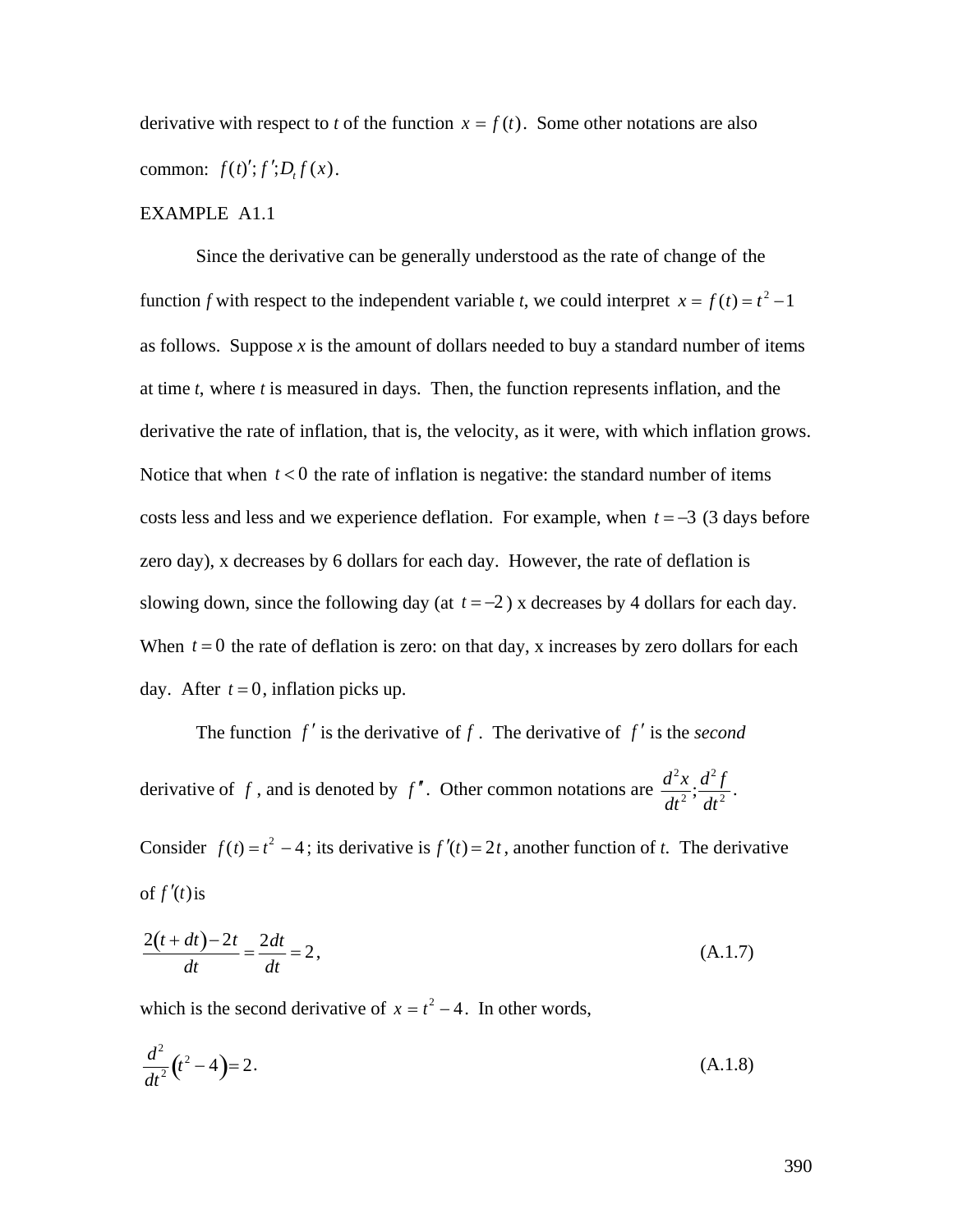Suppose that in the previous example  $x = t^2 - 4$  expresses the particle's motion (that is, *x* represents position and *t* time). Then, its first derivative gives the particle's instantaneous velocity (the instantaneous rate of change of position), and its second derivative gives the particle's instantaneous acceleration (the instantaneous rate of change of velocity).

## **A1.2 Derivatives of Some Common Functions**

In the previous section, we have been able to calculate some simple derivatives, but the process proved rather cumbersome. To simplify things, here a set of rules, stated without proof, allowing us to calculate the derivatives of most common functions.

i. If *c* is a constant, then 
$$
\frac{d}{dx}c = 0
$$
. For example,  $\frac{d}{dx}5 = 0$ .

ii. 
$$
\frac{d}{dx}x^n = nx^{n-1}. \text{ For example, } \frac{d}{dx}x^3 = 3x^2; \frac{d}{dx}\sqrt{x} = \frac{d}{dx}x^{\frac{1}{2}} = \frac{1}{2}x^{-\frac{1}{2}} = \frac{1}{2\sqrt{x}};
$$

$$
\frac{d}{dx}\frac{1}{x^4} = \frac{d}{dx}x^{-4} = -4x^{-5} = -\frac{4}{x^5}
$$
 (Notice that -4 went down to -5).

iii. 
$$
\frac{d}{dx}\sin x = \cos x.
$$

iv. 
$$
\frac{d}{dx}\cos x = -\sin x.^2
$$

 $\overline{a}$ 

v. If *c* is a constant, then 
$$
\frac{d}{dx}cf(x) = c\frac{d}{dx}f(x)
$$
. For example,

$$
\frac{d}{dx}4x^3 = 4\frac{d}{dx}x^3 = 12x^2.
$$

 $2^2$  For an introduction to the sine and cosine functions, see appendix 2.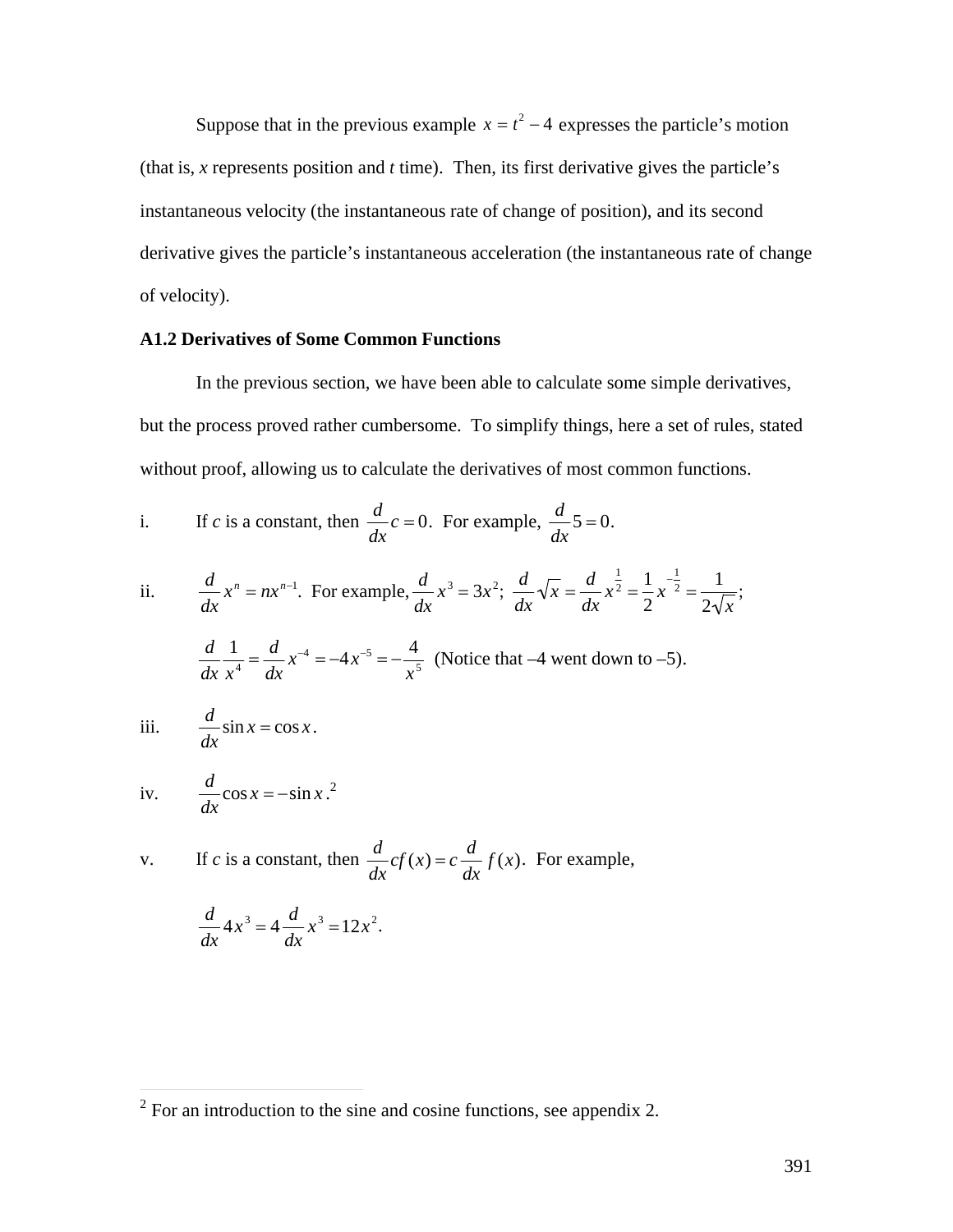vi. Sum Rule: the derivative of the sum of two functions is the sum of the

derivatives: 
$$
(f+g)' = f' + g'
$$
. For example,  $\frac{d}{dx}(3x^2 + 2x) = 6x + 2$ ;  
 $\frac{d}{dx}(\sin x - x^{-3}) = \cos x + 3x^{-4}$ .

- vii. Product Rule: the derivative of a product is the first factor times the derivative of the second plus the derivative of the first factor times the second:  $(fg)' = fg' + fg$ . For example,  $\frac{d}{dx}$  (3x sin x  $\frac{d}{dx}(3x\sin x) = 3x \cdot \frac{d}{dx}\sin x + \frac{1}{x}$  $\sin x + \frac{d}{dx} 3x \cdot \sin x$ *dx*  $3x \cdot \sin x = 3x \cos x + 3\sin x$ .
- function ( $\sin u$ ) is applied to another function ( $u = x^2$ ). Informally, a composition viii. Chain Rule: a composition is a function of a function, such as  $\sin x^2$ , where a  $D_x f$ (*thing*) =  $f'(thing) \cdot D_x(thing)$ . For example, has the form  $f$ (thing), where the 'thing' (in this case  $x^2$ ) is another function. Then,

$$
\frac{d}{dx}\sin x^2 = \cos x^2 \cdot \frac{d}{dx}(x^2) = 2x\cos x^2; \frac{d}{dx}\cos 5x = -\sin 5x \cdot \frac{d}{dx}(5x) = -5\cos 5x.
$$

#### **A1.3 Partial Differentiation**

Consider a flat surface lying on the *xy*-plane with hot and cold spots on it. Suppose now that the temperature on the surface is a function of position. This can be expressed as  $T = f(x, y)$ , where *f* is a function of *two* variables, *x* and *y*. For example,  $20 = f(2,5)$  means that at the point of coordinates 2, 5 the temperature is 20 degrees. Or, suppose that the temperature is not only a function of position, but of time as well: the hot spots flare up periodically, let us say. Then, the function expressing such state of affairs is  $T = f(x, y, t)$ , a function of three variables. Of course, in place of temperature, we might have other quantities such as the magnitude of acceleration, or pressure. In these cases as well we may become interested in rates of change. For example, given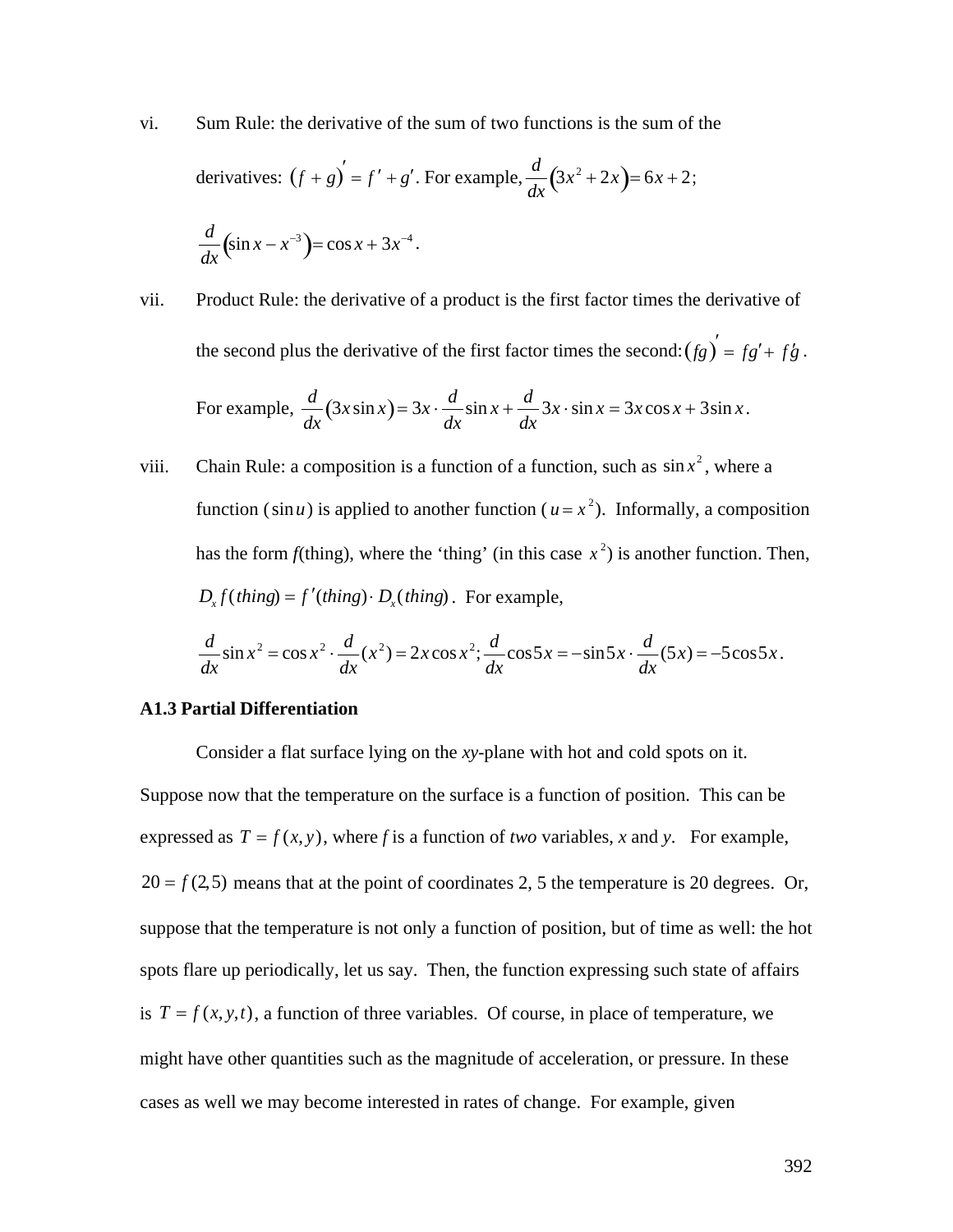$T = f(x, y)$ , we might be interested in how quickly temperature changes (its rate of change) as we move along, say, the *x*-direction while *y* does not change. This is exactly what partial derivatives tell us.

As we know, a function  $f(x)$  of one variable has one first order derivative  $d$ <sub>*f(x)</sub></sub></sub>*  $dx^{\prime}$  $f(x)$ . A function  $f(x,y)$  of two variables has two first order *partial* derivatives, one with respect to *x* and one with respect to *y*. The partial derivative  $\frac{\partial}{\partial x} f(x, y)$  $\partial x$ <sup>*y*</sup>  $\langle$ *i*, *y*<sub>2</sub>*y*  $f(x, y)$  is the ordinary derivative of *f* with respect to *x*, with *y* treated as if it were a constant. Similarly, the partial derivative  $\frac{\partial}{\partial x} f(x, y)$ *¶y*  $f(x, y)$  is the ordinary derivative of *f* with respect to *y*, with *x* treated as if it were a constant. The value of the partial derivative  $\frac{\partial}{\partial x} f(x, y)$  $f(x, y)$  at points

 $x = a$  and  $y = b$  is denoted by  $\frac{\partial}{\partial x} f(x, y)$  $\partial x$ <sup>*y*</sup> (*m<sub>2</sub>*)<sup>*/*</sup> *f* (*x*, *y*) *x*= *a*,*y*= *b* . As in the case of ordinary derivatives,

 $\partial x$ <sup>*y*</sup>  $\langle$ *i*, *y*<sub>2</sub>*y* 

there are partial derivatives of higher order; their calculation is obvious.

# EXAMPLE A1.3.1

Suppose that temperature is a function of position according to

$$
T = x^3 y^2.
$$
 (A1.3.1)

To find  $\frac{\partial}{\partial x}(x^3y^2)$ ,  $\partial x$ <sup>2</sup>  $(x<sup>3</sup>y<sup>2</sup>)$ , we treat  $y<sup>2</sup>$  as if it were a constant, and then differentiate as usual to

obtain

$$
\frac{\partial}{\partial x}(x^3y^2) = 3x^2y^2.
$$
\n(A1.3.2)

Analogously, we obtain

$$
\frac{\partial}{\partial y}(x^3 y^2) = 2yx^3.
$$
\n(A1.3.3)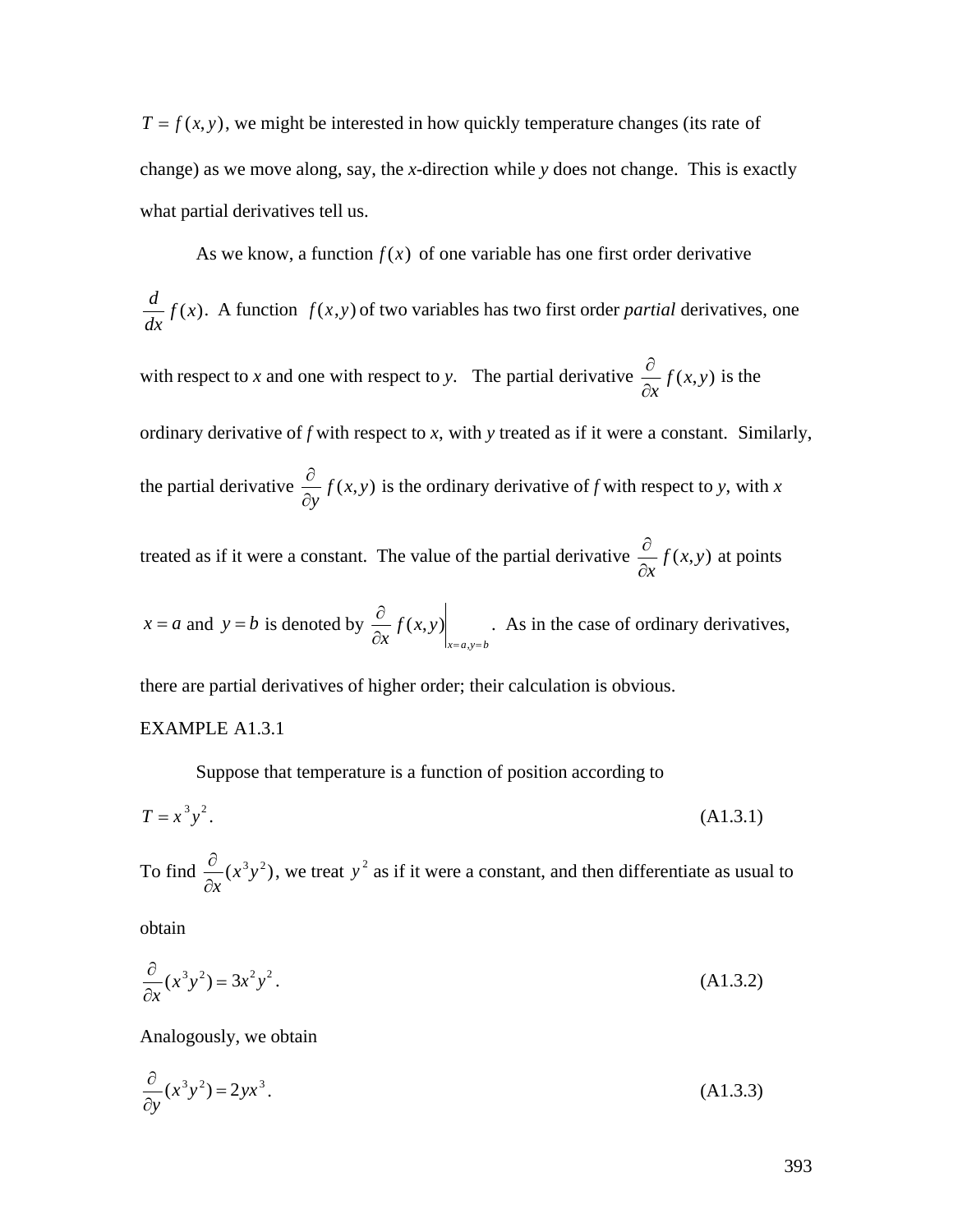Moreover, by plugging  $x = 2$  and  $y = 1$  into (A1.3.2) we obtain

$$
\left. \frac{\partial}{\partial x} (x^3 y^2) \right|_{x=2, y=1} = 12, \tag{A1.3.4}
$$

which means that at  $x = 2$  and  $y = 1$ , if *y* is kept constant and *x* increases, then for every unit of increase in *x*, the function  $f(x^3y^2)$  increases by 12 units (the temperature *T* increases by 12 degrees). Analogously,

$$
\left. \frac{\partial}{\partial y} (x^3 y^2) \right|_{x=2, y=1} = 16 , \qquad (A1.3.5)
$$

which means that that at  $x = 2$  and  $y = 1$ , if *x* is kept constant and *x* increases, then for every unit of increase in *y*, *T* increases by 16 degrees. Moreover,

$$
\frac{\partial^2}{\partial x^2}(x^3y^2) = \frac{\partial}{\partial x}(3x^2y^2) = 6xy^2.
$$
\n(A1.3.5)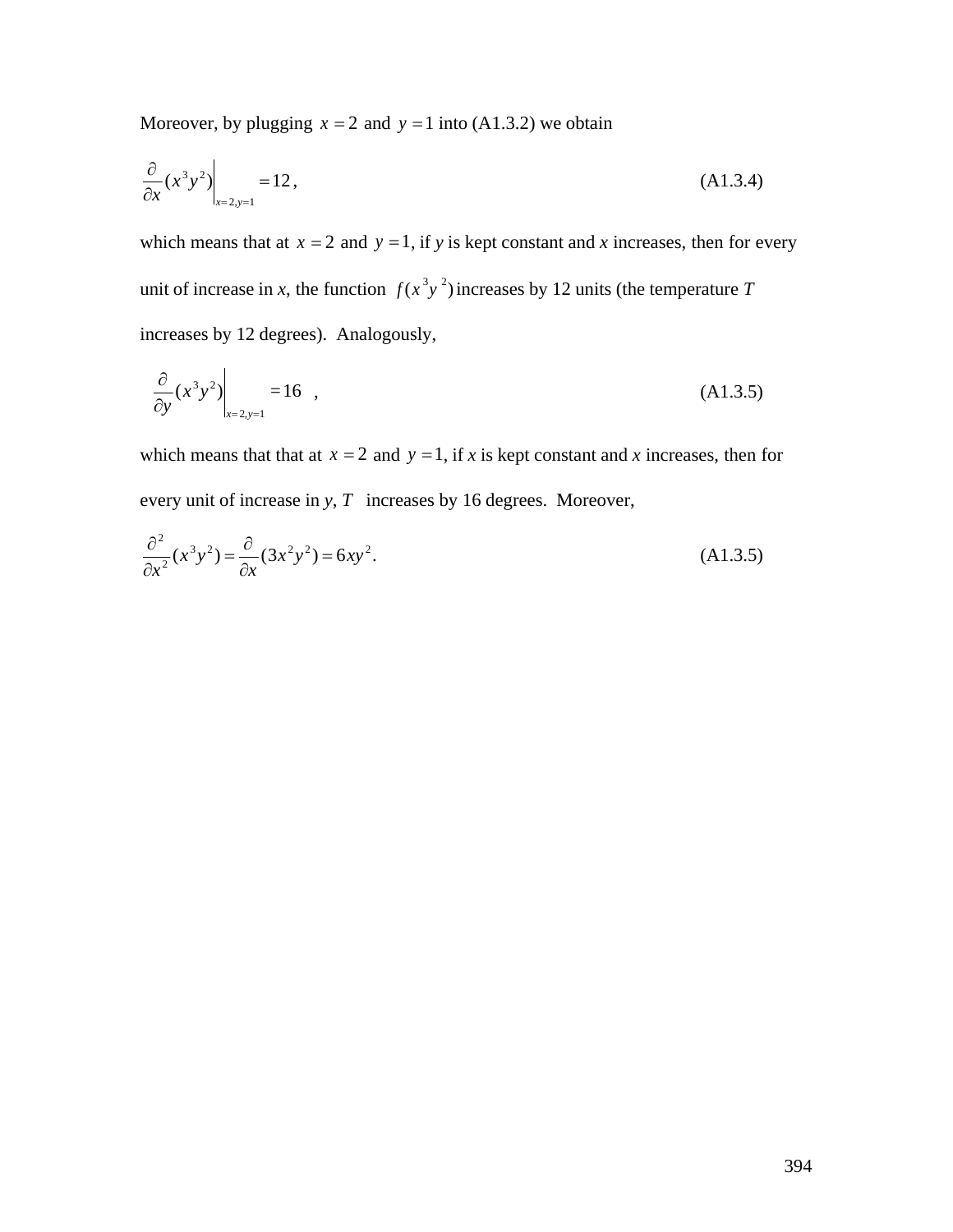# **Exercises**

# **Exercise A1.1**

- 1. Suppose that  $x = f(t) = t^2 4$  expresses the temperature of an object at time *t*. What does  $f'$  express? What is the value of  $f'$  when  $t = 4$ , and what does it signify?
- 2. Suppose that  $x = f(t) = t^2 4$  expresses the pressure in a pipe at point *t*. along the pipeline. What does  $f'$  express? What does it signify at  $t = 0$ ?
- 3. Suppose that  $x = f(t) = t^2 4$  expresses the enrollment at Heisenberg High at year *t*. What does  $f'$  express? What does it signify at  $t = 2$ ?

# **Exercise A1.2**

Calculate: a. 
$$
\frac{d}{dx}(4x^3)
$$
; b.  $\frac{d}{dx}2\cos x$ ; c.  $\frac{d}{dx}\frac{2}{x^3}$ ; d.  $\frac{d}{dy}(\sqrt{y})$ ; e.  $\frac{d}{dx}x^{\frac{3}{4}}$ ; f.  $\frac{d}{dx}3$ ; g.  $\frac{d}{dx}5x^{\frac{6}{5}}$ ;  
h.  $\frac{d}{dx}\sqrt{x^5}$ ; i.  $\frac{d}{dx}x$ ; j.  $\frac{d}{dx}\frac{1}{x}$ .

#### **Exercise A1.3**

Calculate the derivatives of the following functions: a.  $3x - \sin x$ ; b.  $\sin x \cos x$ ; c.

$$
3x^2 - \sin x^3
$$
; d.  $\cos(2x - x^3)$ ; e.  $\cos^3 5x$  (apply the chain rule twice); f.  $\sin \frac{1}{x}$ ; g.

 $4x^{-2}\cos\sqrt{x^5}$ ; h.  $\cos^4 x$ ; i.  $\cos x^4$ .

## **Exercise A1.4**

- 1. Suppose that the equation of motion of a particle is  $x = t^2 + 3t 2$ . Determine the instantaneous velocity and acceleration at time  $t = 1$ .
- 2. Suppose that the equation of motion of a particle is  $x = 2t^2 + 4t 3$ . Determine the instantaneous velocity and acceleration at time  $t = 4$ .

#### **Exercise A1.5**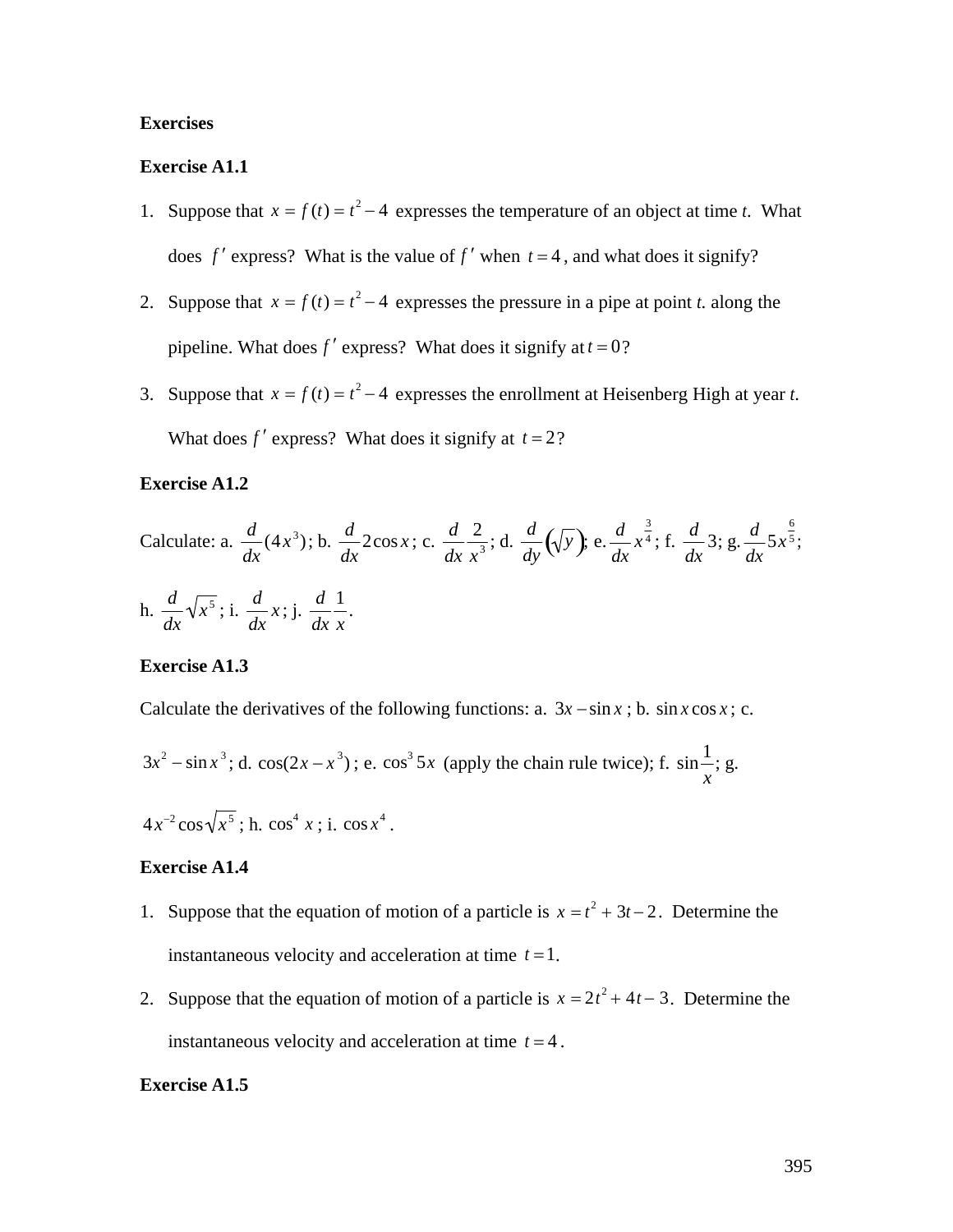1. Find 
$$
\frac{\partial}{\partial x}
$$
,  $\frac{\partial^2}{\partial x}$ ,  $\frac{\partial}{\partial y}$ , and  $\frac{\partial^2}{\partial y}$  for: a.  $z = y^3 - 3x^2y^2$ ; b.  $z = x^2 + 4x^2y$ ; c.  $z = xe^{-y}$ ; d.  

$$
z = \frac{x^2}{y}.
$$

2. Suppose that the temperature at point  $(x, y)$  is  $xy^2$ . What is the rate of change of temperature as one moves through point (2,1) in the *x*-direction? In the *y*-direction?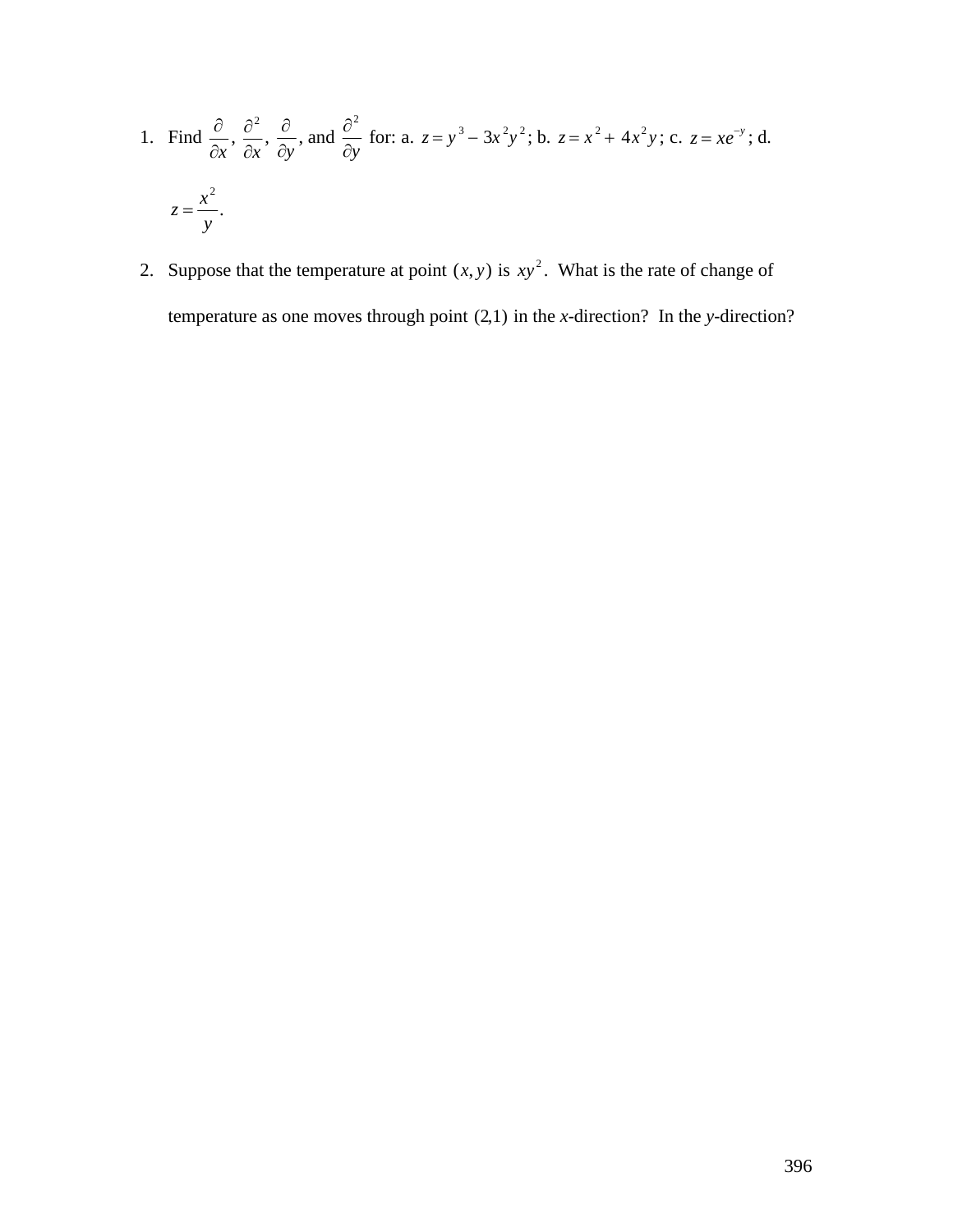#### **Answers to the Exercises**

## **Exercise A1.1**

1. The first derivative expresses the rate of change of temperature;  $f'(4) = 8$  tells us that at point 4, the temperature increases 8 degrees for every meter of positive displacement. 2. The first derivative expresses the rate of change of pressure;  $f'(0) = 0$  tells us that at point 0 the pressure increases by 0 units for every one unit of positive displacement. 3. The first derivative expresses the rate of change of enrollment;  $f'(2) = 4$  tells us that on year 2, the enrollment increases by 4 students per year.

# **Exercise A1.2**

a: 
$$
12x^2
$$
; b:  $-2\sin x$ ; c:  $\frac{d}{dx} \left(\frac{2}{x^3}\right) = \frac{d}{dx} 2x^{-3} = -6x^{-4} = -\frac{6}{x^4}$ ;  
d:  $\frac{d}{dy}\sqrt{y} = \frac{d}{dy} y^{\frac{1}{2}} = \frac{1}{2} y^{-\frac{1}{2}} = \frac{1}{2\sqrt{y}}$ ; e:  $\frac{3}{4} x^{-\frac{1}{4}} = \frac{3}{4\sqrt[4]{x}}$ ; f: 0; g:  $6x^{\frac{1}{5}}$ ;  
h:  $\frac{d}{dx} (\sqrt{x^5}) = \frac{d}{dx} x^{\frac{5}{2}} = \frac{5}{2} x^{\frac{3}{2}}$ ; i: 1; 2j:  $\frac{d}{dx} \left(\frac{1}{x}\right) = \frac{d}{dx} x^{-1} = -x^{-2} = -\frac{1}{x^2}$ .

#### **Exercise A1.3**

a:  $3 - \cos x$ ; b: $\sin x \cdot D_x \cos x + D_x \sin x \cdot \cos x = -\sin^2 x + \cos^2 x$ ; c: $6x - 3x^2 \cos x^3$ ; d:  $(3x^2 - 2)\sin(2x - x^3)$ ; e:  $3\cos^2 5x \cdot D_x \cos 5x = -15\cos^2 5x \cdot \sin 5x$ ; f: $-\cos \frac{1}{x} \cdot D_x =$  $\frac{1}{x} \cdot D_x \frac{1}{x} = \frac{1}{x^2} \cos \frac{1}{x};$  $\frac{1}{x^2} \cos \frac{1}{x}$ ; g: -8x<sup>-</sup> *x*<sup>2</sup> ; g:  $-8x^{-3}\cos\sqrt{x^5-4x^2}\sin\sqrt{x^5}\cdot\frac{5}{2}x^{\frac{3}{2}}=$ 2  $x^2 =$ 3  $2=$  $=-8x^{-3}\cos\sqrt{x^5-10x^{-2}x^2}\sin\sqrt{x}$ 3  $\frac{3}{2}$  sin  $\sqrt{x^5}$  = -8*x*<sup>-3</sup> cos  $\sqrt{x^5}$  -10*x*<sup>-2</sup> sin  $\sqrt{x^5}$  $\frac{1}{2}$  sin  $\sqrt{x^5}$ ; h:  $-4\cos^3 x \cdot \sin x$ ;  $i: -4x^3 \sin x^4$ .

## **Exercise A1.4**

1. 
$$
v_{t=1} = 5
$$
;  $a_{t=1} = 2$ .